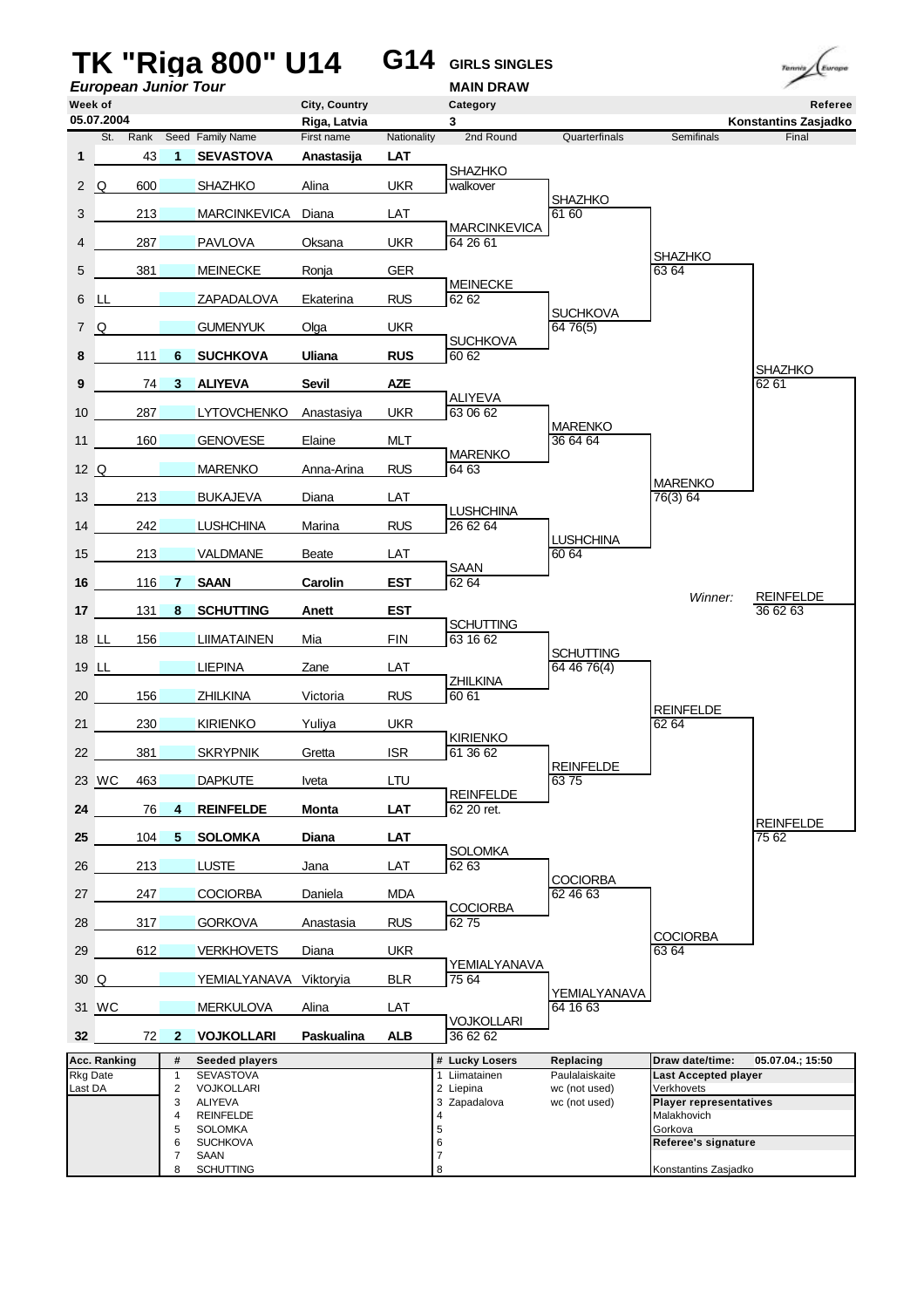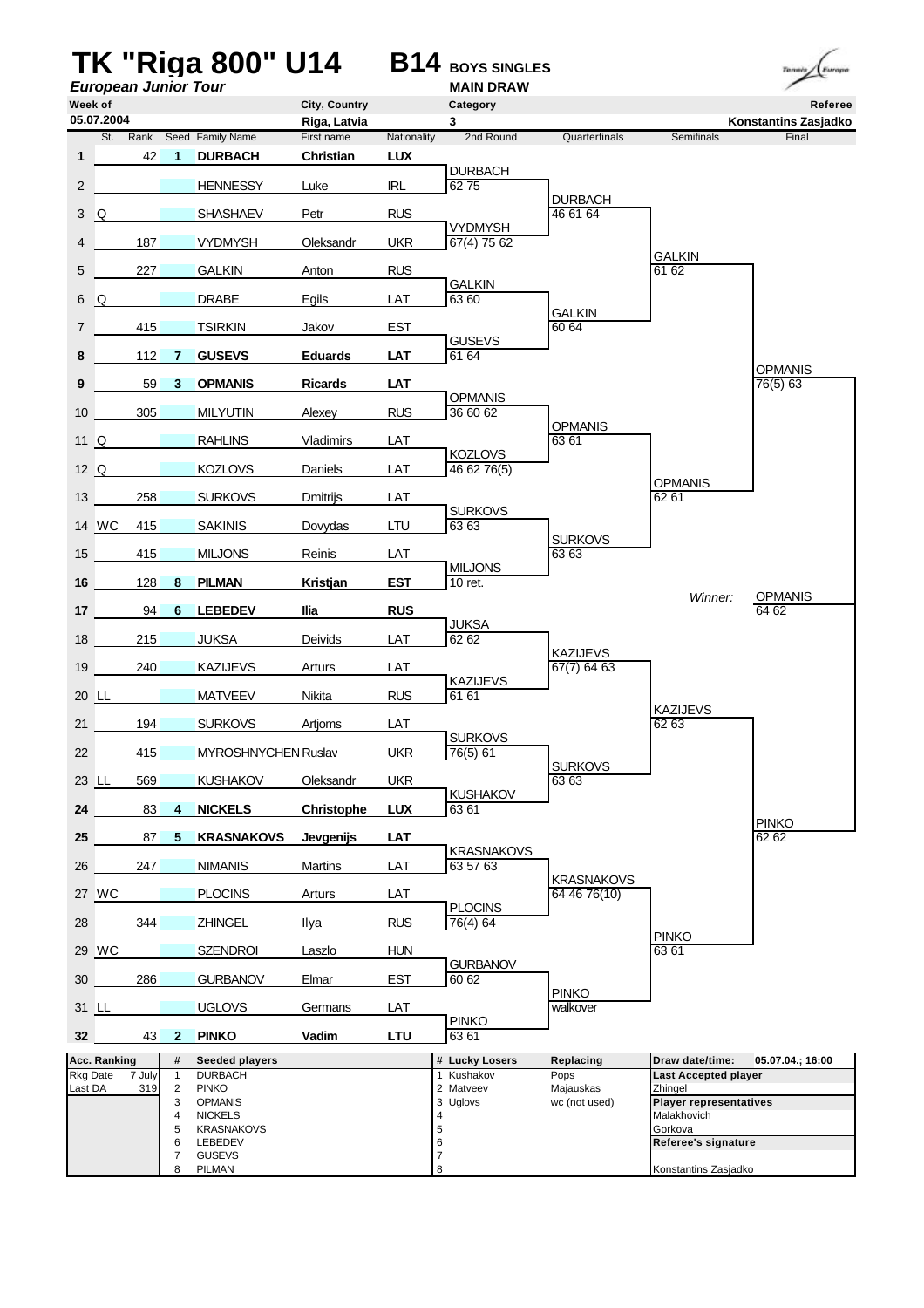

| Last DA | Bve |   | <b>VOJKOLLARI</b> | TAII in                       |
|---------|-----|---|-------------------|-------------------------------|
|         |     |   | SAAN              | <b>Player representatives</b> |
|         |     |   | <b>SCHUTTING</b>  |                               |
|         |     |   | <b>SUCHKOVA</b>   | <b>Skripnik</b>               |
|         |     |   | LUSHCHINA         | Referee's signature           |
|         |     | 4 | <b>BUKAJEVA</b>   |                               |
|         |     |   | VALDMANE          | Konstantins Zasjadko          |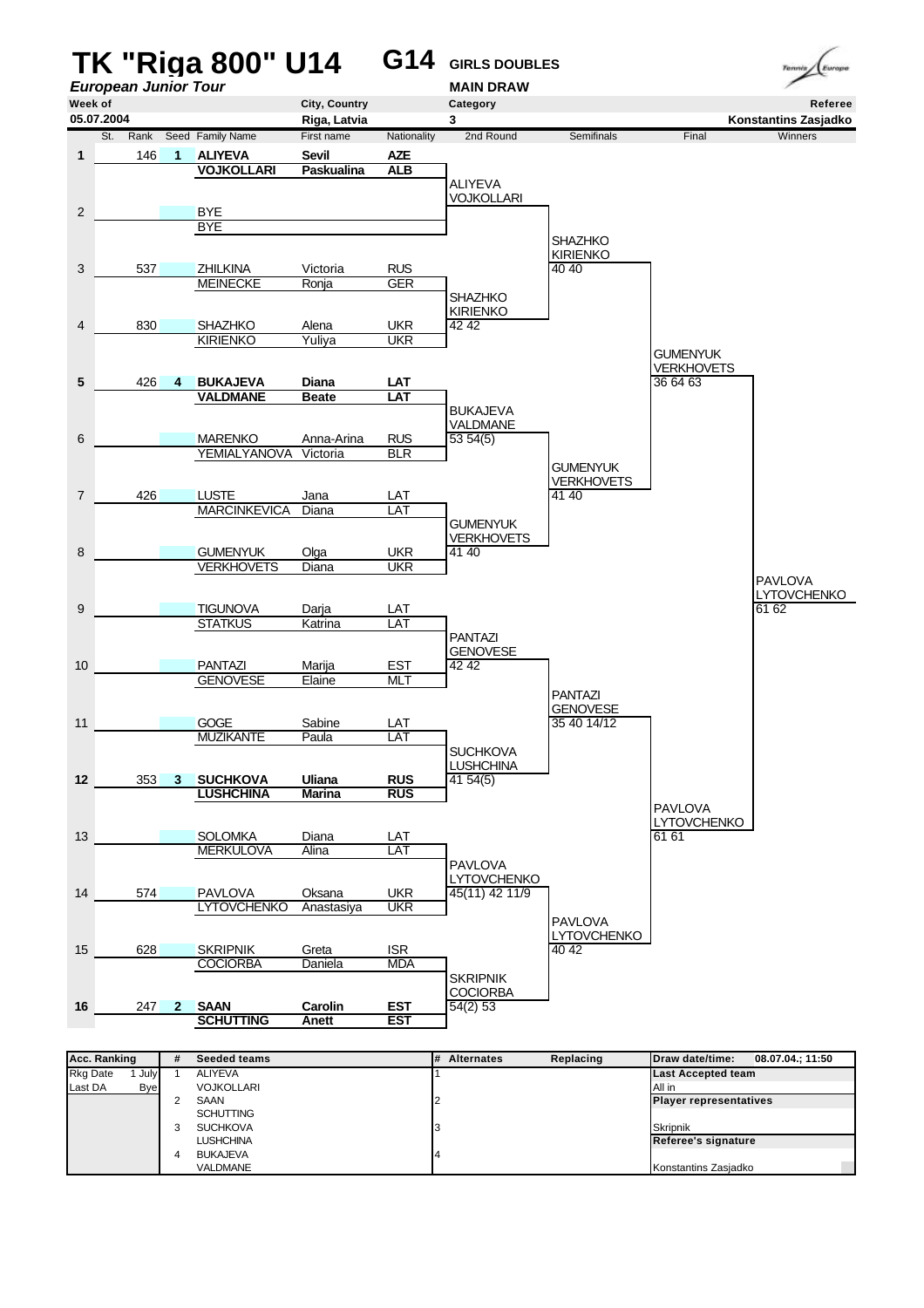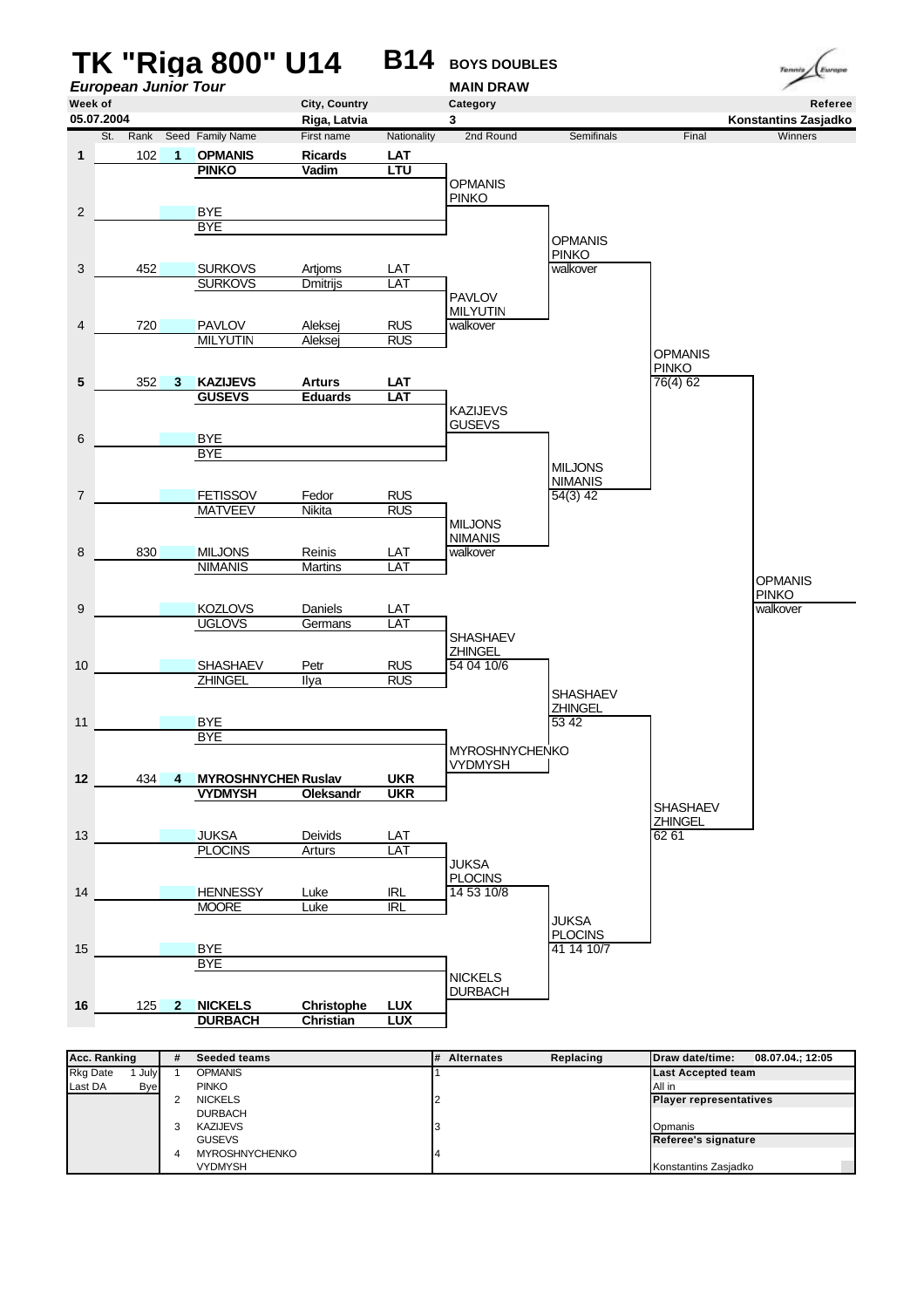|                  | <b>European Junior Tour</b>       |                                | TK "Riga 800" U14                           |                   | G14                       | <b>GIRLS SINGLES</b><br><b>QUALIFYING DRAW</b> |                         |                                | Territo<br>Europe    |
|------------------|-----------------------------------|--------------------------------|---------------------------------------------|-------------------|---------------------------|------------------------------------------------|-------------------------|--------------------------------|----------------------|
| Week of          |                                   |                                |                                             | City, Country     |                           | Category                                       |                         |                                | Referee              |
| 05.07.2004       |                                   |                                |                                             | Riga, Latvia      |                           | 3                                              |                         |                                | Konstantins Zasjadko |
| $\mathbf{1}$     | St.<br>156                        | $\blacktriangleleft$           | Rank Seed Family Name<br><b>LIIMATAINEN</b> | First name<br>Mia | Nationality<br><b>FIN</b> | 2nd Round                                      | Finals                  | Qualifiers                     |                      |
|                  |                                   |                                |                                             |                   |                           | <b>LIIMATAINEN</b>                             |                         |                                |                      |
| $\overline{2}$   |                                   | <b>Contract</b>                | <b>BYE</b>                                  |                   |                           |                                                | <b>LIIMATAINEN</b>      |                                |                      |
| 3                |                                   |                                | <b>VUCINA</b>                               | Katrina           | LAT                       | <b>VUCINA</b>                                  | 63 61                   |                                |                      |
| 4                |                                   |                                | <b>BYE</b>                                  |                   |                           |                                                |                         | YEMIALYANAVA                   |                      |
| 5                |                                   |                                | 4 PANTAZI                                   | Maria             | <b>EST</b>                |                                                |                         | 60 64                          |                      |
| 6                |                                   |                                | 3 YEMIALYANAVA Viktoryia                    |                   | <b>BLR</b>                | YEMIALYANAVA<br>63 62                          |                         |                                |                      |
| $\overline{7}$   |                                   |                                | <b>BOIM</b>                                 | Anastasia         | <b>RUS</b>                |                                                | YEMIALYANAVA<br>63 61   |                                |                      |
| 8                |                                   |                                | <b>JERJOMINA</b>                            | Alina             | <b>LAT</b>                | <b>BOIM</b><br>61 62                           |                         |                                |                      |
| 9                | 600                               | $\overline{\mathbf{2}}$        | <b>SHAZHKO</b>                              | Alina             | <b>UKR</b>                |                                                |                         |                                |                      |
|                  |                                   |                                |                                             |                   |                           | <b>SHAZHKO</b>                                 |                         |                                |                      |
| 10               | <b>Contract Contract Contract</b> |                                | <b>BYE</b>                                  |                   |                           |                                                | <b>SHAZHKO</b>          |                                |                      |
| 11               | <b>Contract Contract</b>          |                                | <b>GOGE</b>                                 | Sabine            | LAT                       | GOGE                                           | 62 62                   |                                |                      |
|                  | 12                                |                                | <b>BOKA</b>                                 | Ildze             | LAT                       | 75 64                                          |                         | <b>SHAZHKO</b>                 |                      |
|                  | 13                                |                                | ZAPADALOVA                                  | Ekaterina         | <b>RUS</b>                |                                                |                         | 63 62                          |                      |
| 14               | <b>STATE OF BUILDING</b>          |                                | <b>SAARTEINEN</b>                           | Sanna             | <b>FIN</b>                | ZAPADALOVA                                     |                         |                                |                      |
| 15 <sup>15</sup> | <b>Contract Contract Contract</b> |                                | <b>BYE</b>                                  |                   |                           |                                                | ZAPADALOVA<br>61 61     |                                |                      |
| 16               | $\overline{\phantom{0}}$ 5        |                                | <b>PILVE</b>                                | <b>Mariliis</b>   | <b>EST</b>                | <b>PILVE</b>                                   |                         |                                |                      |
| 17 <sub>1</sub>  | <b>Service Control</b>            |                                | <b>STATKUS</b>                              | <b>Katrina</b>    | <b>LAT</b>                |                                                |                         |                                |                      |
|                  |                                   |                                |                                             |                   |                           | <b>TIGUNOVA</b>                                |                         |                                |                      |
| 18               |                                   | $\mathcal{L}(\mathcal{A})$     | <b>TIGUNOVA</b>                             | Darja             | LAT                       | 64 61                                          | <b>MARENKO</b>          |                                |                      |
| 19               | <b>Contract Contract State</b>    |                                | <b>ASITJANCS</b>                            | Lolita            | LAT                       | <b>MARENKO</b>                                 | 63 63                   |                                |                      |
| 20               |                                   |                                | <b>MARENKO</b>                              | Anna-Arina        | <b>RUS</b>                | walkover                                       |                         | <b>MARENKO</b>                 |                      |
|                  | 21                                |                                | 6 TIPP                                      | Merilin           | <b>EST</b>                | <b>TIPP</b>                                    |                         | 61 60                          |                      |
| 22               | <b>Contract Contract</b>          |                                | <b>BYE</b>                                  |                   |                           |                                                |                         |                                |                      |
| 23               |                                   |                                | <b>LIEPINA</b>                              | Zane              | LAT                       |                                                | <b>LIEPINA</b><br>61 62 |                                |                      |
|                  | 24                                | 8 <sup>1</sup>                 | <b>RISSANEN</b>                             | Julja             | <b>FIN</b>                | <b>LIEPINA</b><br>60 60                        |                         |                                |                      |
| 25               | <b>Contract Contract</b>          |                                | <b>ORNIKA</b>                               | Ivita             | LAT                       |                                                |                         |                                |                      |
|                  | <b>Contract Contract</b>          |                                |                                             |                   |                           | <b>GUDRE</b>                                   |                         |                                |                      |
| 26               |                                   |                                | <b>GUDRE</b>                                | Agnese            | LAT                       | 60 60                                          | <b>MUZIKANTE</b>        |                                |                      |
| 27               |                                   |                                | <b>BYE</b>                                  |                   |                           | <b>MUZIKANTE</b>                               | 63 61                   |                                |                      |
| 28               | <b>Contract Contract</b>          |                                | <b>MUZIKANTE</b>                            | Paula             | LAT                       |                                                |                         | <b>GUMENYUK</b>                |                      |
| 29               | <b>STATE OF BUILDING</b>          |                                | <b>GUMENYUK</b>                             | Olga              | <b>UKR</b>                |                                                |                         | 60 62                          |                      |
| 30 <sup>°</sup>  | <b>Contract Contract</b>          |                                | <b>CUMANOVA</b>                             | Alina             | LAT                       | <b>GUMENYUK</b><br>61 60                       |                         |                                |                      |
| 31               |                                   |                                | <b>LILEIKITE</b>                            | Lina              | LAT                       |                                                | <b>GUMENYUK</b><br>7575 |                                |                      |
| 32               |                                   | $\overline{7}$                 | <b>HYOTY</b>                                | Johanna           | <b>FIN</b>                | LILEIKITE<br>60 61                             |                         |                                |                      |
| Acc. Ranking     |                                   | #                              | <b>Seeded players</b>                       |                   |                           | # Alternates                                   | Replacing               | Draw date/time:                | 02/07/04; 19:15      |
| Last DA          | Rkg Date 17/06/04<br>All in       | $\mathbf{1}$<br>$\overline{2}$ | LIIMATAINEN<br><b>SHAZHKO</b>               |                   |                           | 1<br>2                                         |                         | Last Accepted player<br>All in |                      |
|                  |                                   | 3                              |                                             |                   |                           | 3                                              |                         | <b>Player representatives</b>  |                      |
|                  |                                   | 4<br>5                         |                                             |                   |                           | $\overline{4}$<br>5                            |                         | Yemialyanova                   |                      |
|                  |                                   | 6<br>$\overline{7}$            |                                             |                   |                           | 6<br>7                                         |                         | Referee's signature            |                      |
|                  |                                   | 8                              |                                             |                   |                           | 8                                              |                         | Konstantins Zasjadko           |                      |